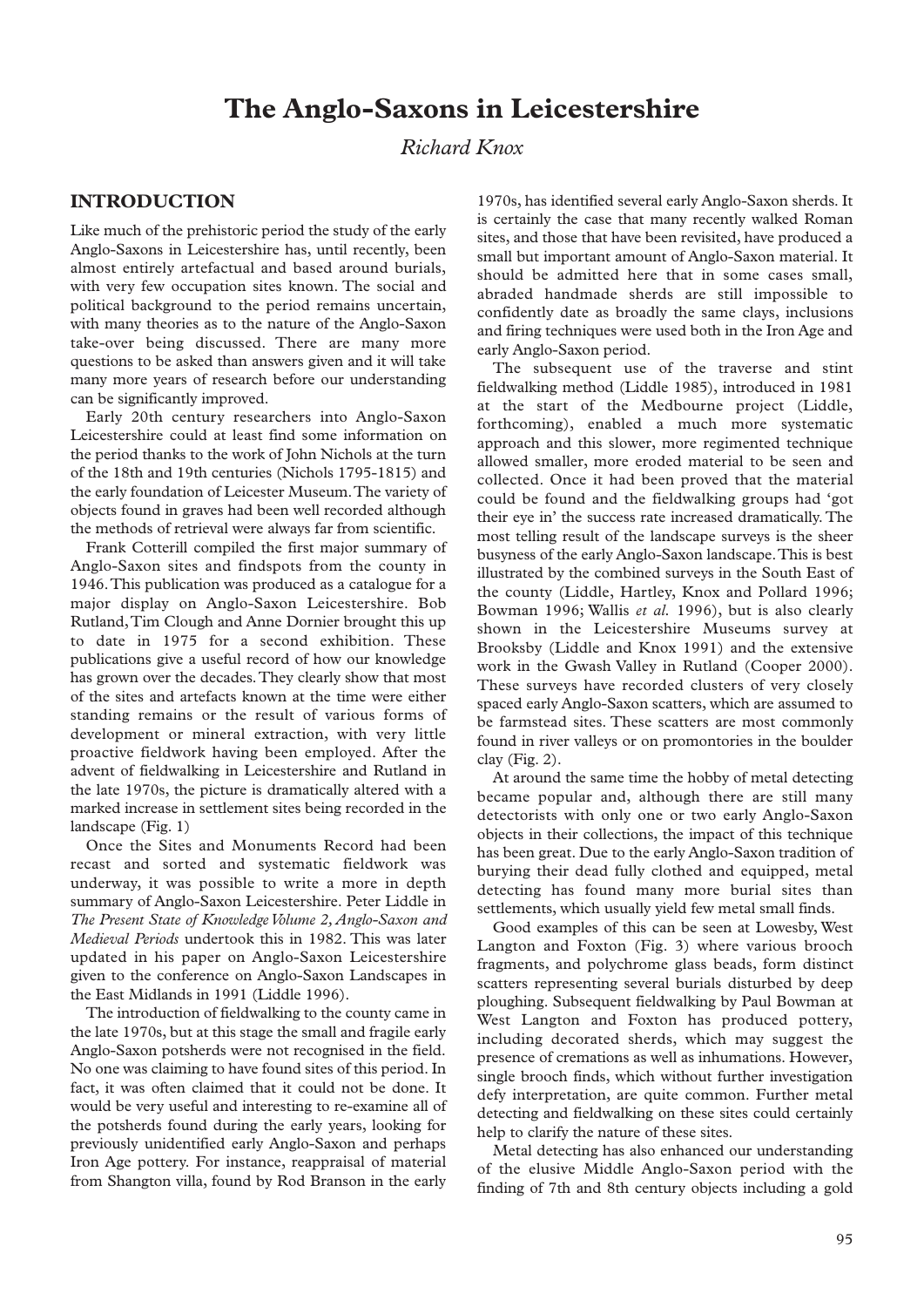

**Fig. 1. Distributions of early Anglo-Saxon sites in Leicestershire and Rutland. A 1946, B 1976, C 2003.**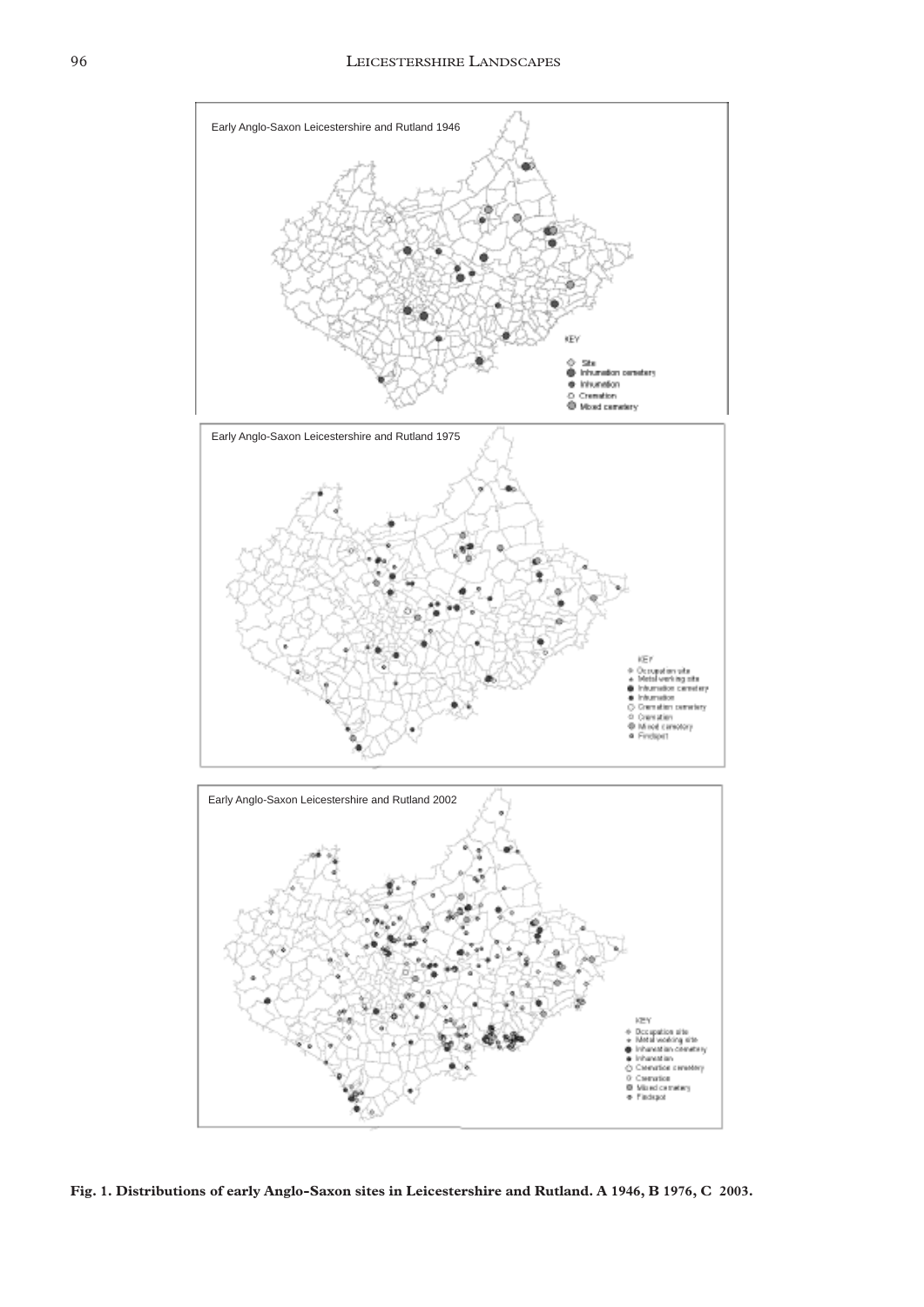

**Fig. 2. Distribution of early Anglo-Saxon occupation sites after fieldwalking in South East Leicestershire.**

sword pommel from Earl Shilton, a high-status group from Wymeswold, two Irish enamelled buckles from Melton Mowbray, the Irish cruciform mount from Newtown Linford (Fig. 4) (Youngs 2000) and several Sceattas from around the county. Although the nature of these sites is still unclear they provide a staring point for future research.

Compared to those of the Middle Anglo-Saxon period, the artefacts of the later Anglo-Saxons are more commonly found. Coins, strap ends and the recently identified stirrup mounts are the most common finds which can, when found in groups as at Wymeswold, suggest sites of some significance. Occasionally, more unusual finds such as the Thor's Hammer and Viking coin hoard from the Swithland area are made.

While metal detecting results can sometimes offer some interpretation of a site, fieldwalking results can be difficult to interpret. A large scatter of sherds, as seen from fieldwalking at Eye Kettleby (Liddle and Knox 1993), Knave's Hill in Stonton Wyville, next to the River Soar in Kegworth and Cow Closes in Great Easton (Wallis 2000) could represent a small settlement that regularly shifted, a pottery production site, a large sedentary settlement or a cremation cemetery. To determine what is actually happening below the surface requires geophysical survey and, for full clarity, excavation. As we have so many sites recorded now it is not reasonable to expect all of these to be investigated further. A partial solution would be to select three or four scatters, which vary in size and topographical location and investigate them with geophysical equipment, evaluation trenches and environmental sampling. Obviously this would have a major cost and time implication. It must be remembered, however, that many sites will have been ploughed out of existence and that

the field scatters are all that remains.

Since the implementation of PPG 16 (a planning guidance note from central government) in 1991/2, professional archaeologists have been used to greater effect on development sites.This has led to some exciting results both in rural and urban areas. The remains of early Anglo-Saxon buildings have been found at Wanlip (Ripper 1999), Hemington Quarry and Willow Farm in Castle Donington (Cooper and Ripper 2000; Coward forthcoming), Eye Kettleby (Fig. 5 and Finn 1998), South Street in Oakham (Jones 1996) and Bonners Lane in Leicester (Finn 1994) due to this process. So far, early Anglo-Saxon burials have been less forthcoming in developer funded work. The only example is a group of iron knives and spearheads found on a Bronze Age barrow mound at Cossington (Sturgess and Ripper 2000) which, presumably, represent several male burials.

## **Cultural identity in Anglo-Saxon Leicestershire**

The Anglo-Saxons were made up of a wide range of tribes from southern Denmark to northern France. The traditional view, taken from Bede's *Ecclesiastical History*, is that individual tribes settled within particular areas of England. The Franks and Jutes are supposed to have settled along the south coast particularly in Kent and on the Isle of White. The Saxons held most of southern England while the Anglians held East Anglia, the Midlands and the northern English counties.

The vast majority of metallic objects that have been found in Leicestershire fall neatly into the Anglian tradition associated with the Midlands. The metallic objects found in the graves of most wealthy Anglian women, give us a good idea of what they wore, or at least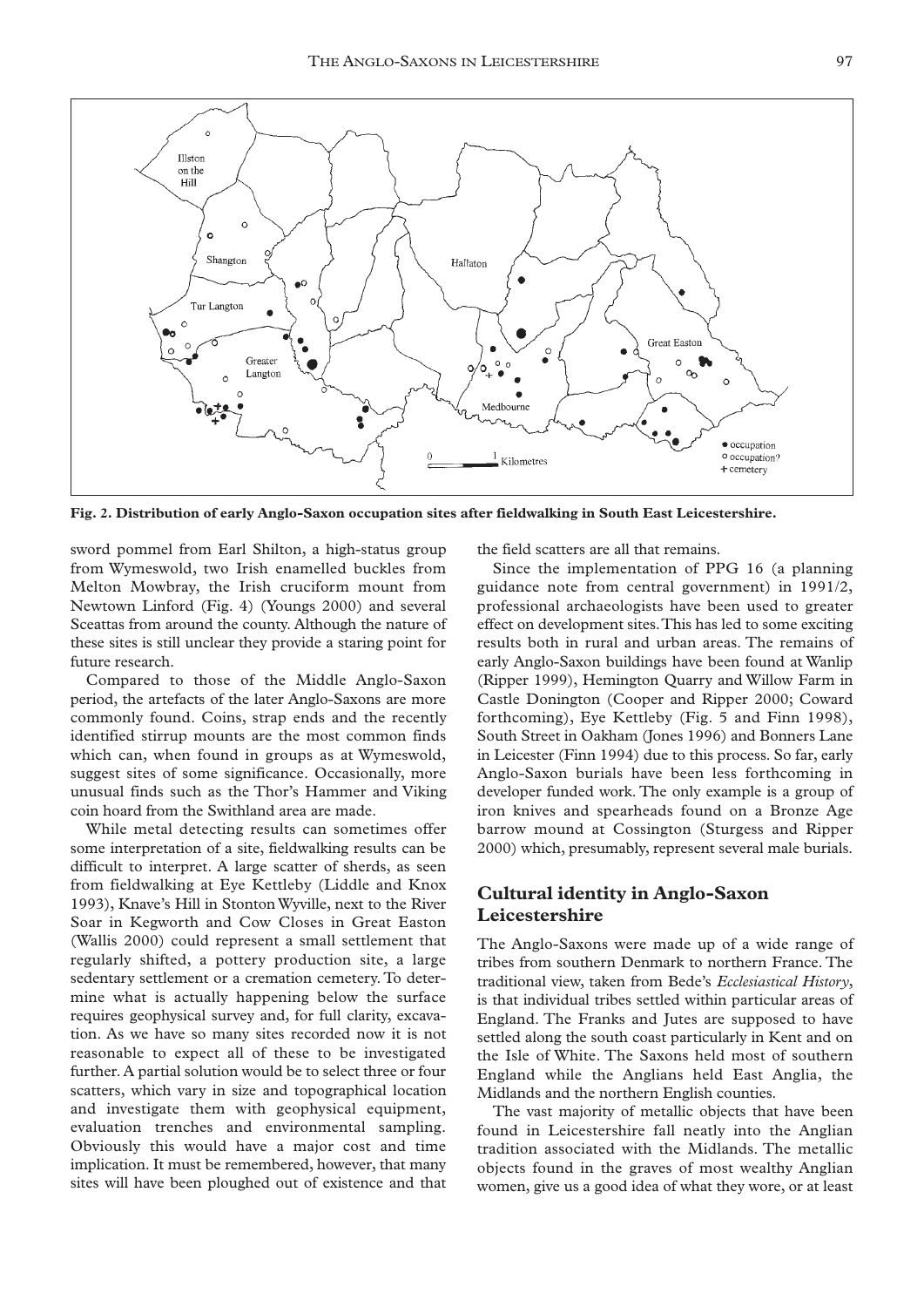

**Fig. 3. Metalwork and glass beads from an early Anglo-Saxon cemetery at Foxton which was found with by a metal detector user.**

what they were buried in. The pair of brooches at the shoulder show that a *peplos* style "tube dress" was worn. Wrist clasps suggest a long-sleeved under dress and the number of accessories found at the waist indicates that some form of belt was usually worn. However, as more artefacts are recorded the number of intrusive, southernstyle objects increases. The material from the Lowesby site (Fig. 6) includes a Frankish sword scabbard chape from the Rhine Valley, which dates from the late 5th century. The only other published example of this type from England is at Abingdon, Oxfordshire (Davidson 1962, 90-92 & Fig. 9B).

The two cemeteries at Market Overton produced several examples of southern-style objects including a pair of Saxon saucer brooches and a Frankish radiate headed brooch (Meaney 1964). Finding such anomalies raises

several questions. Do they represent a mixture of cultures in the 5th and early 6th century or were the owners visitors to the area and, if so, for what purpose? Could the objects have been traded or given as gifts? As many of the seemingly obtrusive objects date from the fifth and early sixth centuries, perhaps they represent a period in which mixed Germanic tribes were settling in random areas before a regional identity was formed. It would seem that most of the diagnostically cultural artefacts, such as wrist clasps and girdle hangers, are more common in the early 6th century. This might suggest that once the settlement was established the populations of each area adopted their own dress codes and cultural identities.An increased knowledge of continental material from the Germanic homelands would also offer more opportunities for comparison with English material.



**Fig. 4. Some of the middle Anglo-Saxon Irish-made metalwork from the county.**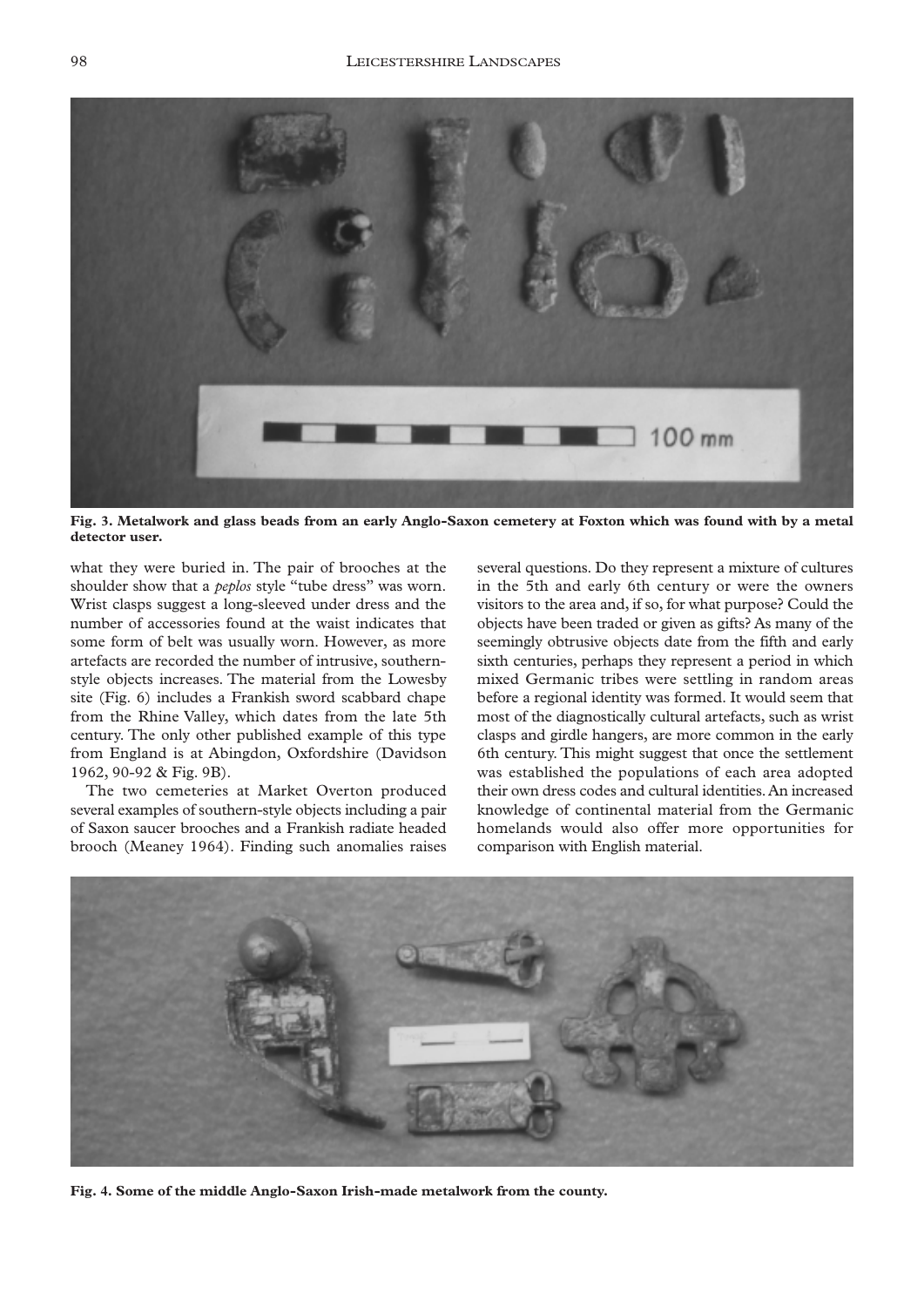

**Fig. 5. Plan of the Anglo-Saxon buildings and associated features from the settlement at Eye Kettleby, and photograph of a post built building under excavation.**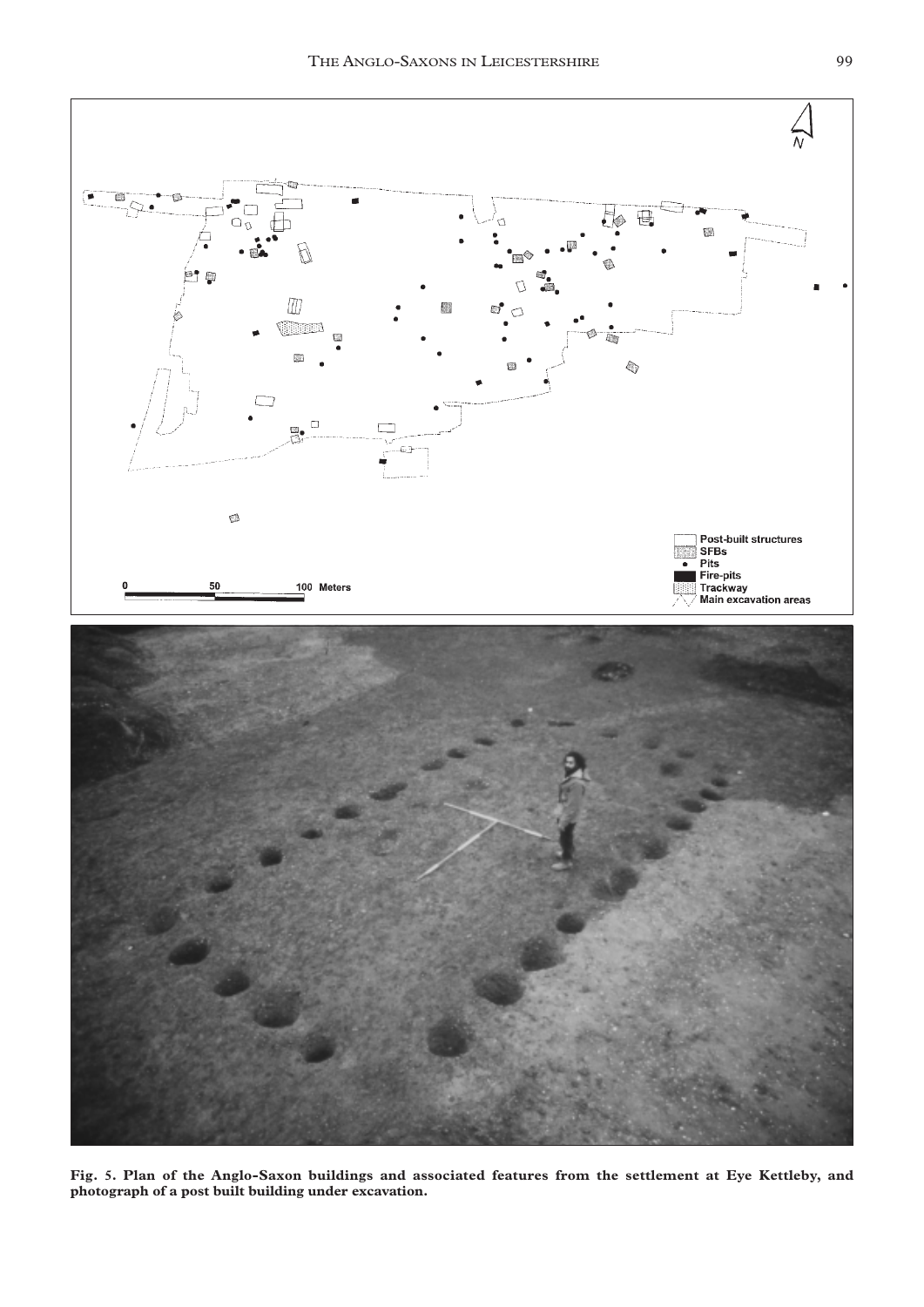#### **Manufacturing industries**

The most common evidence for Anglo-Saxon industry found by fieldwalking is iron slag. Scatters of iron slag accompany many early Anglo-Saxon pottery scatters found in fieldwork in the Medbourne area. The field scatters often show iron slag within the less dense pottery scatter around an occupation site. This presumably represents the precaution of distancing the furnaces from the highly combustible houses. However, excavation would be necessary to ascertain the actual relationship between the occupation areas and the associated industry and, as yet, none of these sites have been fully excavated. The presence of iron smelting suggests a certain amount of woodland in the area to be used as fuel. The area around Horninghold seems to have been wooded and this may have extended to the south during the 3rd and 4th centuries.

Excavations of both cemeteries and occupation sites can reveal evidence of textile manufacture. Some of the 6th century brooches from the Saxby cemetery have the impression of woven cloth on the corroded iron pins. This shows us the tight herringbone weave that was commonly used in clothing. As most of the equipment used for textile manufacture was organic and has rotted away we are reliant on finding the more durable artefacts such as spindle whorls and loom-weights. Spindle whorls of pottery, bone and rock are often found in female burials as well as on settlement sites but clay loomweights are usually only found in excavations on settlement sites. Systematic fieldwalking has occasionally

produced fragments of loom-weights within pottery scatters and three large fragments have been found more or less by chance in the last five years by fieldworkers.

Work by John Walker, followed up more recently by Alan Vince (Williams and Vince 1997), has shown that Granodiorite from the Charnwood area is found in early Anglo-Saxon pottery throughout the Midlands, and as far away as Yorkshire and London. The large concentration of Anglo-Saxon pottery found in the 1950s excavations at Proctor's Pleasure Park in Barrow Upon Soar (No author 1958) is a possible candidate for the production site - if, indeed, it was finished pots that were distributed rather than the crushed rock as a raw material. Myres suggested that it is possible to group some of the many pots from the country into workshop types by comparing the stamps used to decorate them. Thurmaston cemetery (Williams 1983), from which around 120 cremations have so far been excavated, represents the largest collection of Early Anglo-Saxon pottery vessels from the county.

Much of the pottery identified in Leicestershire and Rutland as Late Anglo-Saxon was made in the Stamford area but a kiln found cut into a Roman street in central Leicester is the production site for a grey ware of tenth or eleventh century date (Hebditch 1968). The context of the kilns and association with Stamford Ware) dated this material as late Saxon; but in small sherd form in field scatters or even in pits within villages it is not easily distinguishable from Roman grey ware and may have been regularly misidentified as being Roman.



**Fig. 6. Brooch fragments and other metalwork from a metal detected cemetery at Lowesby.The object at the centre of the bottom line is a Frankish sword chape.**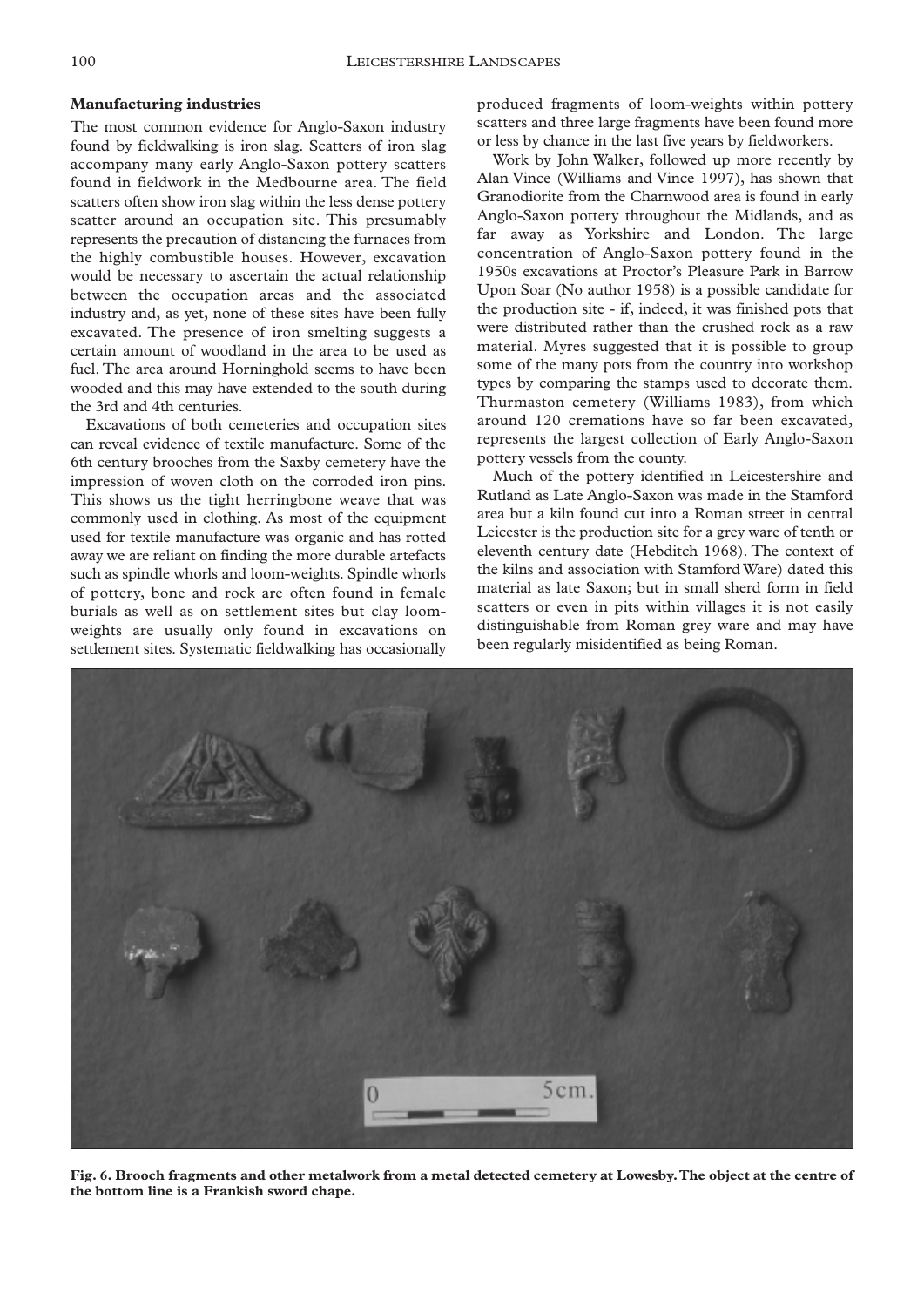

**Fig. 7. Middle Anglo-Saxon foil dies from Heather (above) and Enderby (below).**

Working of non-ferrous metals is under represented in the county - and in England. Although we have a large number of finished objects in a variety of metals (although predominantly copper alloy) we cannot tell if they were imported from the continent or produced in England. One metal object type, which is believed to be imported, is the delicate copper alloy bowl with a repoussé rim that occurs in several cemeteries in the area. Empingham I (Liddle, Glaswell & Cooper 2000), Wigston Magna (Nichols 1810, 377; Liddle and Middleton 1994) and Queniborough (Nichols 1815, 135-6) all contain the bowls that are

thought to come from the Rhine and Meuse Valleys (Evison 1987). Detectorists have found fragments of copper alloy slag in various parts of the county, but their date is uncertain. The clearest evidence of decorative metalwork production is from foil dies found at Heather and Enderby (Fig. 7).These are probably both of late 6th or early 7th century date and were used to create interlace ornament on thin sheets of gold, silver and, possibly, very thin copper alloys. The decorated foils would then be applied to objects such as cups and drinking horns. As yet no products of this type of die work have been found in the county.

Similarly, no early Anglo-Saxon glass working sites have been found in this country while most female graves contain glass beads and a small number of glass vessels are known. Clearly, not enough settlement sites have been excavated to rule out production of metalwork and glass in the country.

Perhaps the most intriguing indication of long distance trade is the presence of elephant ivory in the form of bag rings found in female graves. One might presume from this that at least some of the international trade routes are still functioning in this period. Whether the ivory is Indian or African it seems likely to have come to England via the Mediterranean. Cowrie shells from the Mediterranean or the Red Sea are also found in some female graves, such as Empingham I, grave 13 (Liddle, Glaswell & Cooper 2000, 39-41).



**Fig. 8. One of the many 8th century carvings built into the medieval church at Breedon.**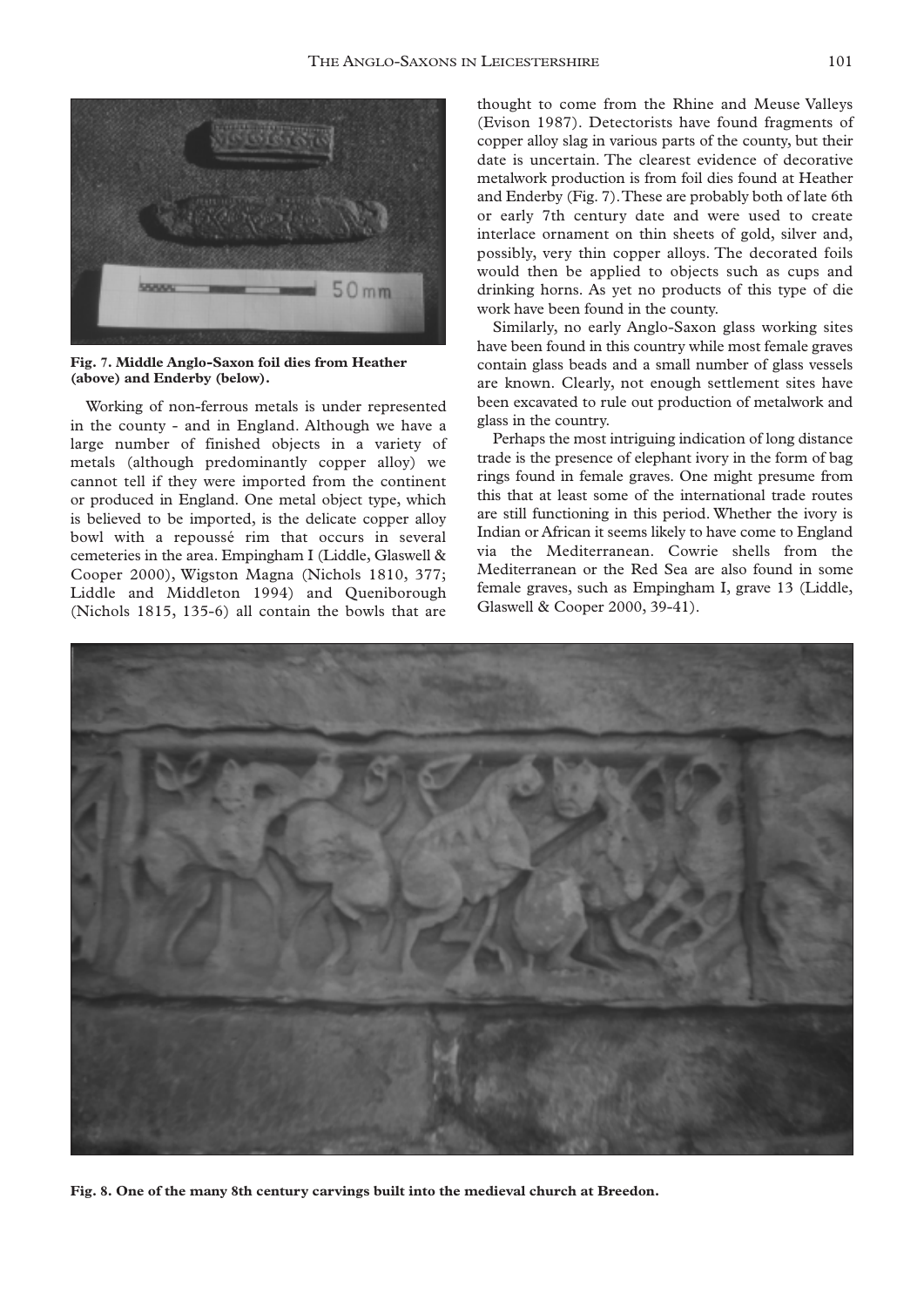#### **Religion**

As yet we have little firm evidence of religion from the early Anglo-Saxon period. Swastika brooches that are clearly designed to incorporate hammers and a swastika – both symbols of the god Thunor – show some people were particularly devoted to this god (the Anglo-Saxon equivalent of the Viking Thor). As the dead were often buried fully dressed and equipped it seems acceptable to presume that some people believed in an afterlife, where their status would be important. Their cremation rites, which could include equipment either burnt with the body or put into the urn after cremation, or no goods at all, might suggest that some people did not believe that the body needed to be intact to enter the afterlife or that death was final.

There are very few recorded metal artefacts in Leicestershire and Rutland that show the later Anglo-Saxon and Viking religions: the Thor's hammer from Swithland, the cruciform mount from Newtown Linford (Youngs 2001), a small gilt cross and possibly a linked pin spacer plate from Wymeswold and the reliquary fitting from Breedon Hill. These objects supplement the literary sources and the survival of church architecture from the period. The earliest Christian sculpture from the area (Fig. 8) is likely to be the extensive series of eighth century carvings from the seventh century monastery on Breedon Hill that were built into the medieval priory church of St Mary and St Hardulf (Clapham 1928).

The preaching crosses at Rothley and Sproxton (Fig. 9) are thought to be late 9th to 10th century structures. Many other churches contain fragments of cross shafts built into later walls while several others contain late Anglo-Saxon structural elements made noticeable by the presence of characteristic doorways and windows.

Later Anglo-Saxon cemeteries are rarely found as they tend to have been heavily disturbed by later burials within churchyards. However excavations at Breedon Hill (Kenyon 1950) and at Ketton (Fig. 10 and Meadows 1999) have produced a middle Anglo-Saxon and a late Anglo-Saxon cemetery respectively. Both have very few grave goods as is typical of Christian cemeteries and the east - west alignment of the graves is also true to form. A mid 7th century cemetery was found at Empingham during excavations on a Roman villa prior to the flooding of Rutland Water. Dubbed Empingham III this seems to be a "final phase" cemetery with five graves cutting into the floor of the stone villa.The burials were aligned east west and only one had grave goods. It has been postulated (Cooper 2000) that the remains of the villa may have been used as an early church as the burials appear to be Christian. As Christianity must have appeared to be a Roman religion to the Germanic peoples it would be a logical step for Christian rites to be practised in Roman buildings.



**Fig. 9.The late Anglo-Saxon churchyard cross at Sproxton.**

## **Landscape Changes**

The Anglo-Saxon period saw some major changes in England's landscape.

The late Roman landscape contained a series of towns, at least ten are recorded within Leicestershire and Rutland, with villa complexes and large numbers of timber or cob built farmsteads spread throughout the countryside.

It has long been thought that at some stage in the 5th century the Roman towns of eastern England were abandoned, but evidence from Bonners Lane in Leicester (Finn 1994) has shown at least small scale early Anglo-Saxon occupation around the south gate of the Roman town. Early Anglo-Saxon pottery has also been found within the limits of many of the small towns of Leicestershire and Rutland although, for the most part, the nature of the activity is unclear. At Ravenstone Roman town the LAU excavated a rectangular post built building which appears to be a hall. Although no dating evidence was found in the postholes a pit containing early Anglo-Saxon pottery was located adjacent to the building.The Roman cemetery outside the walls of Great Casterton Roman town contains Anglo-Saxon burials and the busy Anglo-Saxon pottery scatter at Barrow on Soar is on the site of a Roman small town.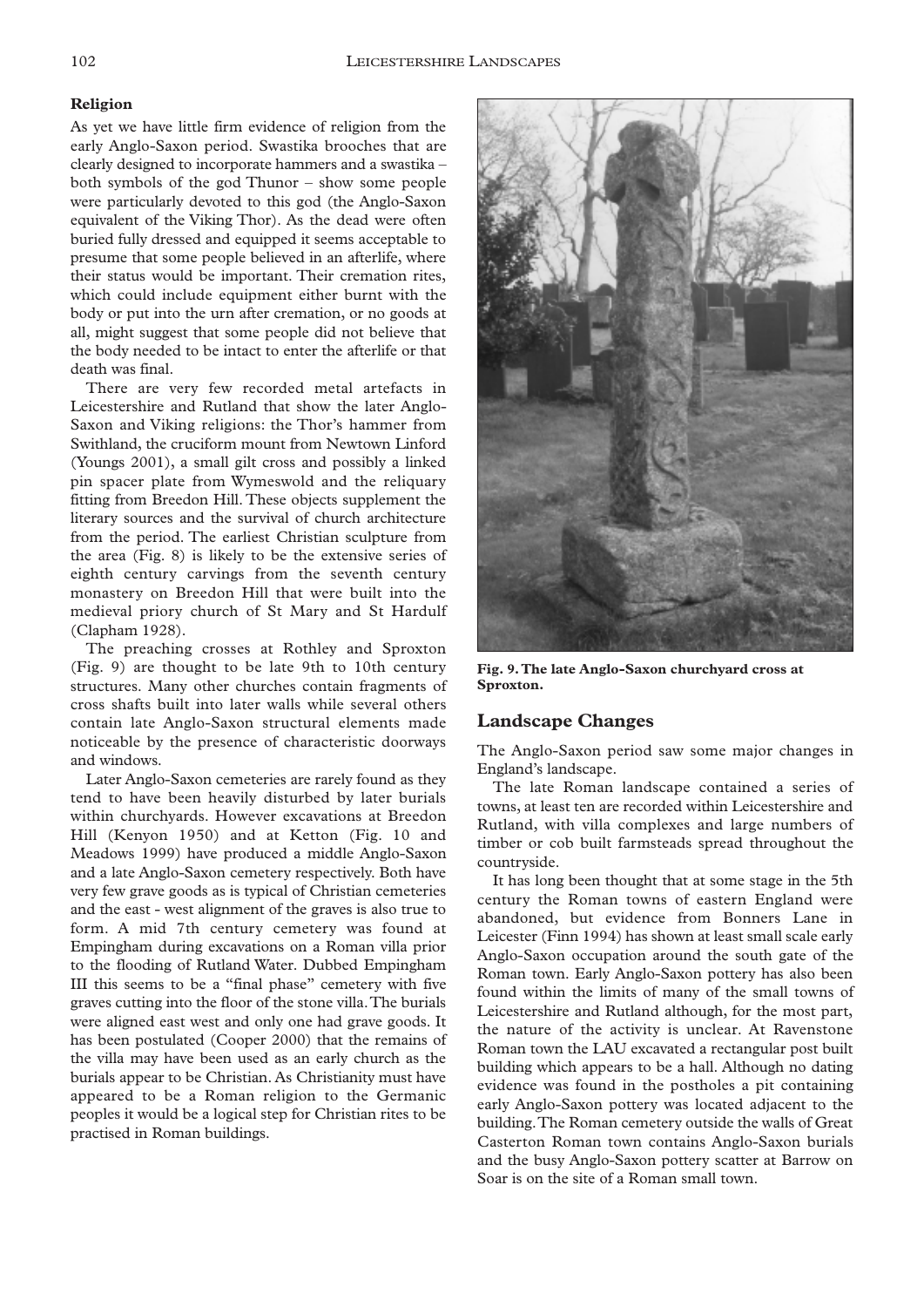

**Fig. 10. The plan of the excavated late Anglo-Saxon timber settlement found near Ketton Quarry.**

Villas as such do not appear to survive into the early Anglo-Saxon period but like some of the farmsteads do sometimes produce early Anglo-Saxon pottery suggesting a continued settlement of the sites. In the Medbourne area survey, however, the Roman sites on the clay uplands appear to have been abandoned in the third century and no evidence of Anglo-Saxon settlement is found on these sites. Where late Roman material is present on the Medbourne Roman sites early Anglo-Saxon sherds are usually also found.This suggests that the Romano British families continued to farm their land but had to use the new material culture of the Anglo-Saxons. There are, however, some early Anglo-Saxon sites on promontories, which have no Roman precursor. It is possible that these represent actual incomers who warily placed themselves in defendable locations at a discrete distance from the Romano British settlements (Liddle 1994; Bowman 1996).

Occasionally, however, as at Lowesby, Stonton Wyville, Tur Langton and East Langton, the Anglo-Saxon sites are close to but not on top of the Roman scatters. One site at Stonton Wyville shows a curious correlation between Iron Age and Early Anglo-Saxon settlement without evidence of a Roman phase.This may be due to any Roman features being slightly offset and not within the areas investigated.

The traditional view of early Anglo-Saxon settlement in the area is of a series of small farmsteads, inhabited by

extended family groups. Relatively large sites such as Eye Kettleby, where possibly as many as ten buildings including a high percentage of halls - may have stood at one time, seem to suggest another type of settlement. It is tempting to suggest that these larger sites could be local administration centres, but until the location of more of these sites is known it is difficult to interpret them fully or to determine how large an area they may have controlled.

At some stage in the late seventh to ninth century, after Christianity had been introduced to the country, the farmsteads were abandoned in favour of nucleated settlements in the form of villages and towns. Archaeologically, this can be seen by the replacement of the concentrations of the dark handmade pottery of the 5th to 7th centuries with the wheel-turned fine wares made in Stamford, which cluster round the village sites. Most watching briefs and excavations within village sites produce Stamford Ware. Further fieldwork within villages may reveal whether the new settlements were sited on existing occupation areas. The sunken featured building at Oakham (Jones 1996) and various early Anglo-Saxon finds in other towns and villages may indicate earlier sites under the nucleated settlements. The dating of the earliest of these settlements is very difficult, however as we cannot currently discern middle Saxon pottery from earlier material. It has been suggested that ceramics were not actually used in the eighth century although this theory is based on negative evidence, which has yet to be substantiated.

An intriguing site, which seems to suggest continuous occupation from the Roman period through to the Medieval, is at Kirby Bellars churchyard (Hurst 1968). Here, excavations recovered sherds of early to late Roman, early and late Anglo-Saxon and early medieval date.

The remains of what might be the lost hamlet of Newbottle, found in excavations near Ketton in 1999, show a rarely preserved pre-Domesday settlement with timber halls around a timber church (Fig. 10). Most of the Anglo-Saxon wooden churches were rebuilt in stone, either by later Anglo-Saxons or by the Normans. Although timber was the more traditional building material for the Germanic peoples stone was also occasionally used. The church of St Nicholas, in central Leicester, may have never had a timber phase, as the ruined bathhouse would have provided ample materials for the job.

As the population was gathered together in villages the agricultural system had to be changed. The open field system, which replaced the enclosed landscapes of the late Roman and early Anglo-Saxon periods, is recorded in England by the tenth century although it is uncertain as to when it was developed. Ridge and furrow was laid out to divide plots between families without wasting land with hedges or fences. The strip system also allowed sharing of oxen teams amongst the workers who would plough all the plots in turn.